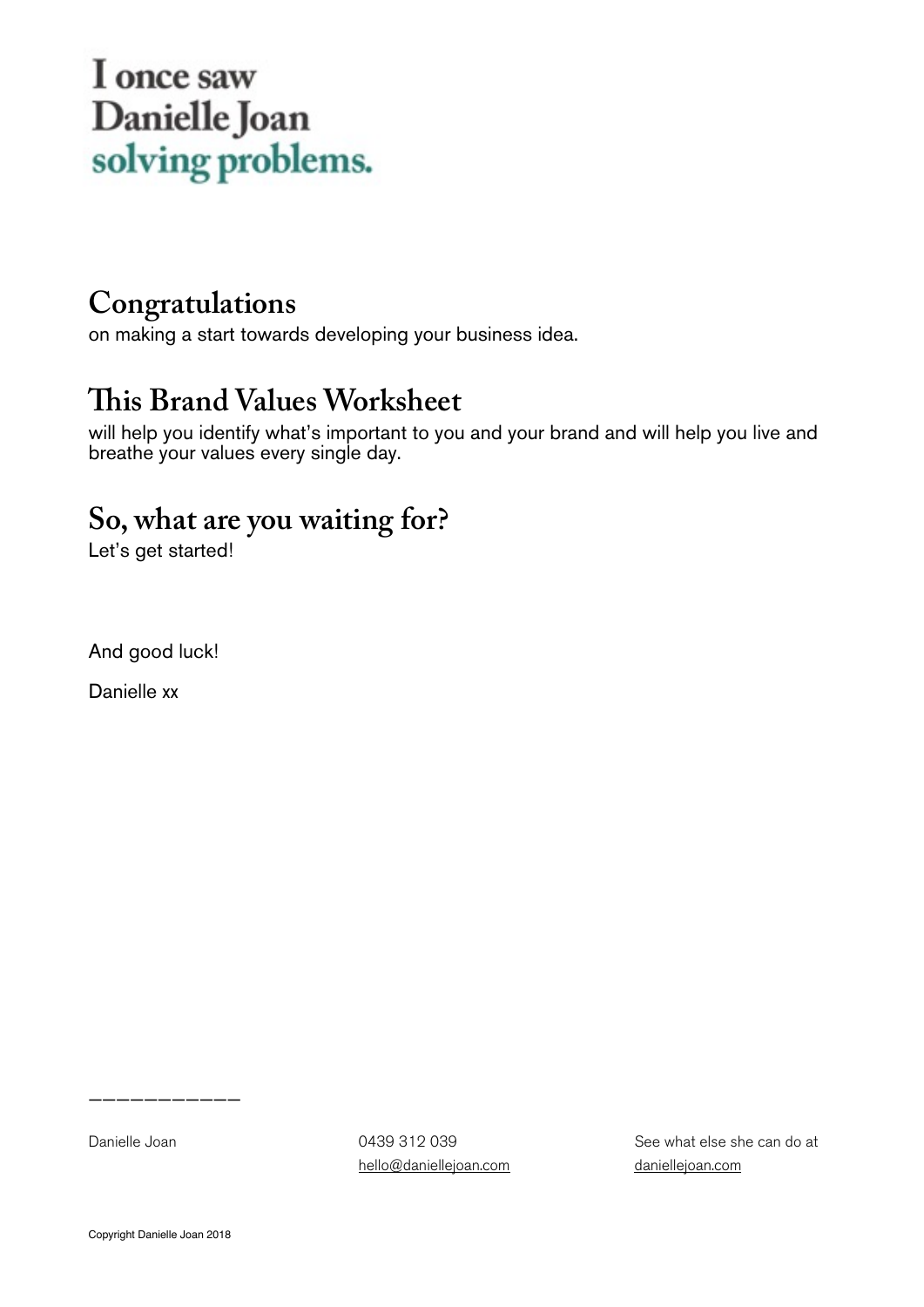### **Step one - Brainstorm**

Think about all the things your business stands for.

Write them down. As many as possible.

They can be anything, as long as it relates back to the business purpose.

Here's some thought starters….but add your own too!

| Authenticity    | Competency    | Honesty         | Meaningful Work | Responsibility         |
|-----------------|---------------|-----------------|-----------------|------------------------|
| Achievement     | Contribution  | <b>Humor</b>    | Openness        | Security               |
| Adventure       | Creativity    | Influence       | Optimism        | Self-Respect           |
| Authority       | Curiosity     | Inner Harmony   | Peace           | Service                |
| Autonomy        | Determination | Justice         | Pleasure        | Spirituality           |
| <b>Balance</b>  | Fairness      | <b>Kindness</b> | Poise           | Stability              |
| Beauty          | Faith         | Knowledge       | Popularity      | <b>Success</b>         |
| <b>Boldness</b> | Fame          | Leadership      | Recognition     | <b>Status</b>          |
| Compassion      | Friendships   | Learning        | Religion        | <b>Trustworthiness</b> |
| Challenge       | Fun           | Love            | Reputation      | Wealth                 |
| Citizenship     | Growth        | Loyalty         | Respect         | <b>Wisdom</b>          |
| Community       | Happiness     |                 |                 |                        |

Write them here:

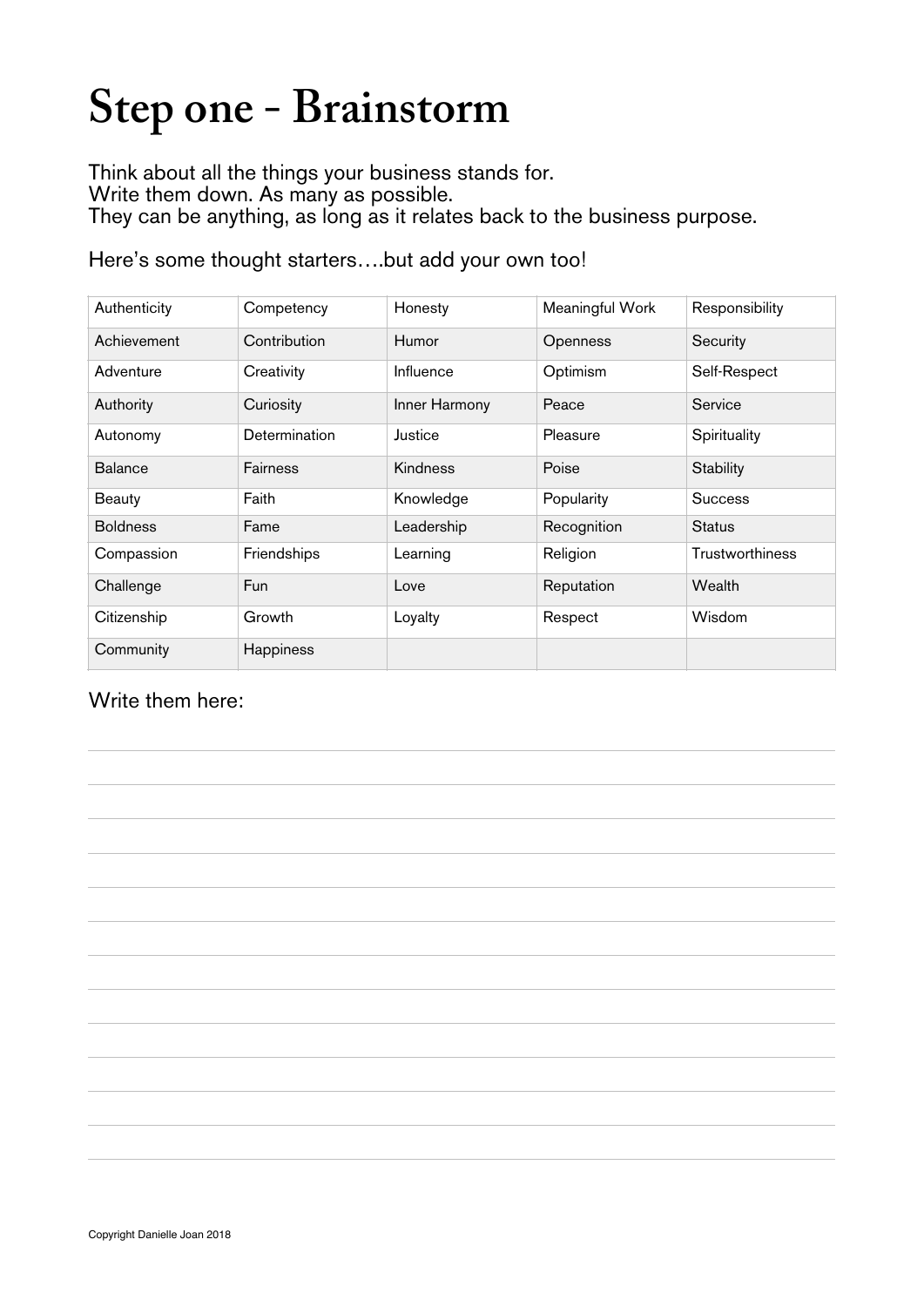## **Step two - Shortlist**

Next, cut this list down to be three or four key values that you stand for.

First, start to group them. Some values may have similar meaning to you. Second, pull out the values that stand out the most.

You might like to take your time with this step, maybe sit on it for a few days.

Start grouping and jotting down them here:

List your final values here: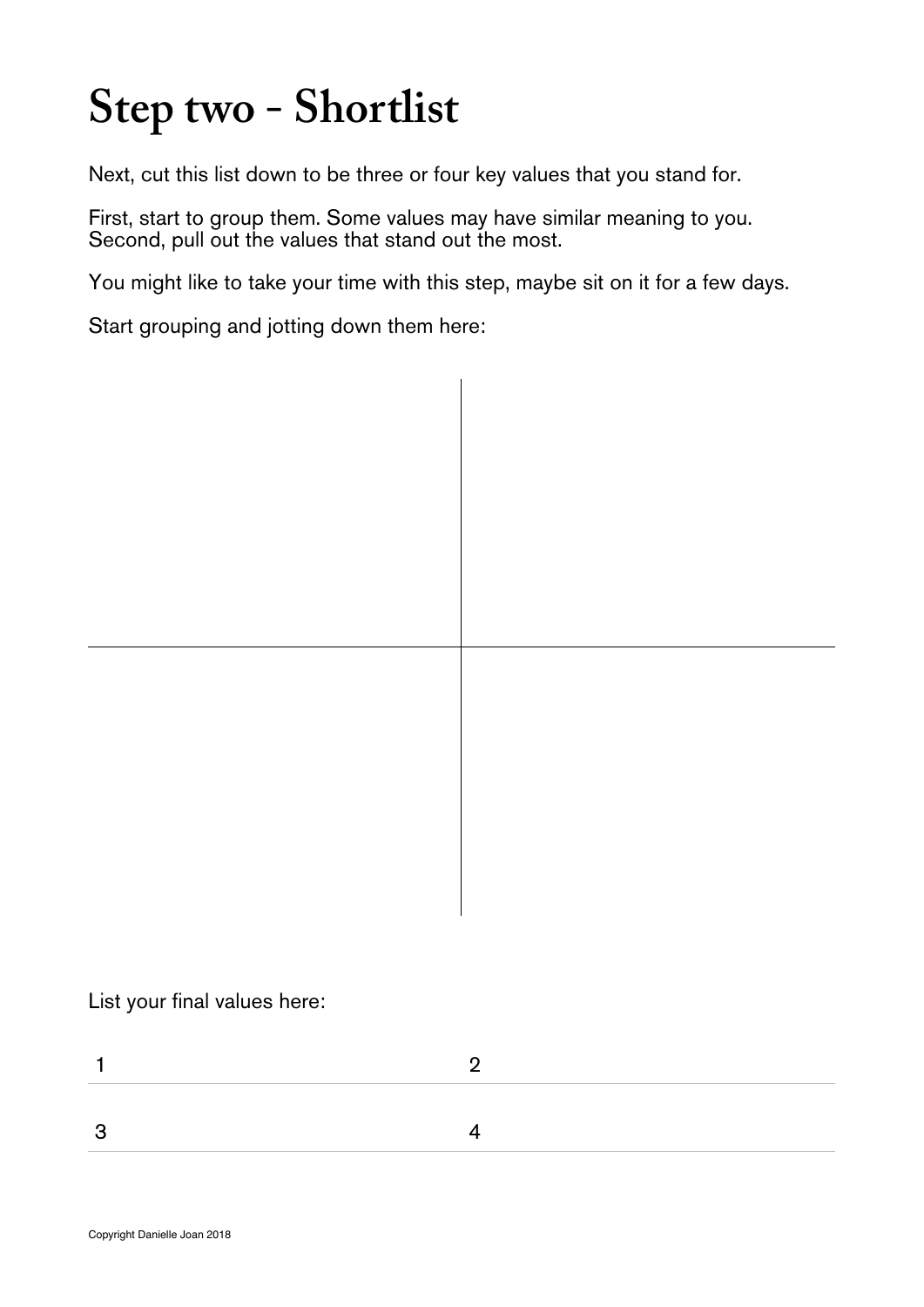#### **Step three - Rationalise**

In one sentence, justify these values to yourself.

What is it about these values that ring true? Why do they mean anything to you?

| $\mathbf{1}$   | means |
|----------------|-------|
|                |       |
|                |       |
|                |       |
| $\overline{2}$ | means |
|                |       |
|                |       |
| 3              | means |
|                |       |
|                |       |
| $\overline{4}$ | means |
|                |       |
|                |       |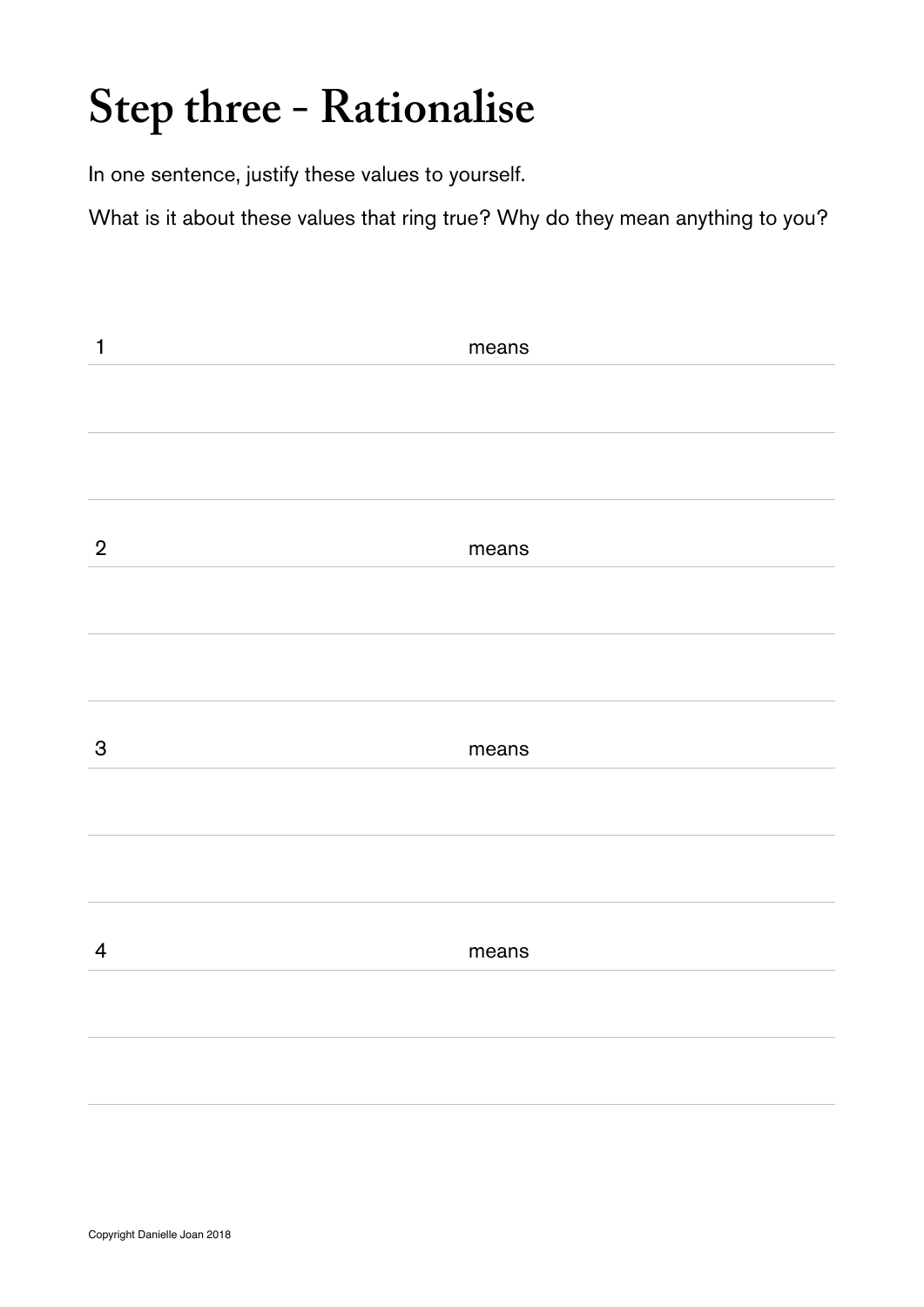### **Step four - Action**

Now that you've identified your values and what they mean to your business, now show how you take action on these values everyday.

| $\mathbf{1}$            | by |
|-------------------------|----|
|                         |    |
|                         |    |
| $\overline{2}$          | by |
|                         |    |
|                         |    |
| $\mathbf{3}$            | by |
|                         |    |
|                         |    |
| $\overline{\mathbf{4}}$ | by |
|                         |    |
|                         |    |